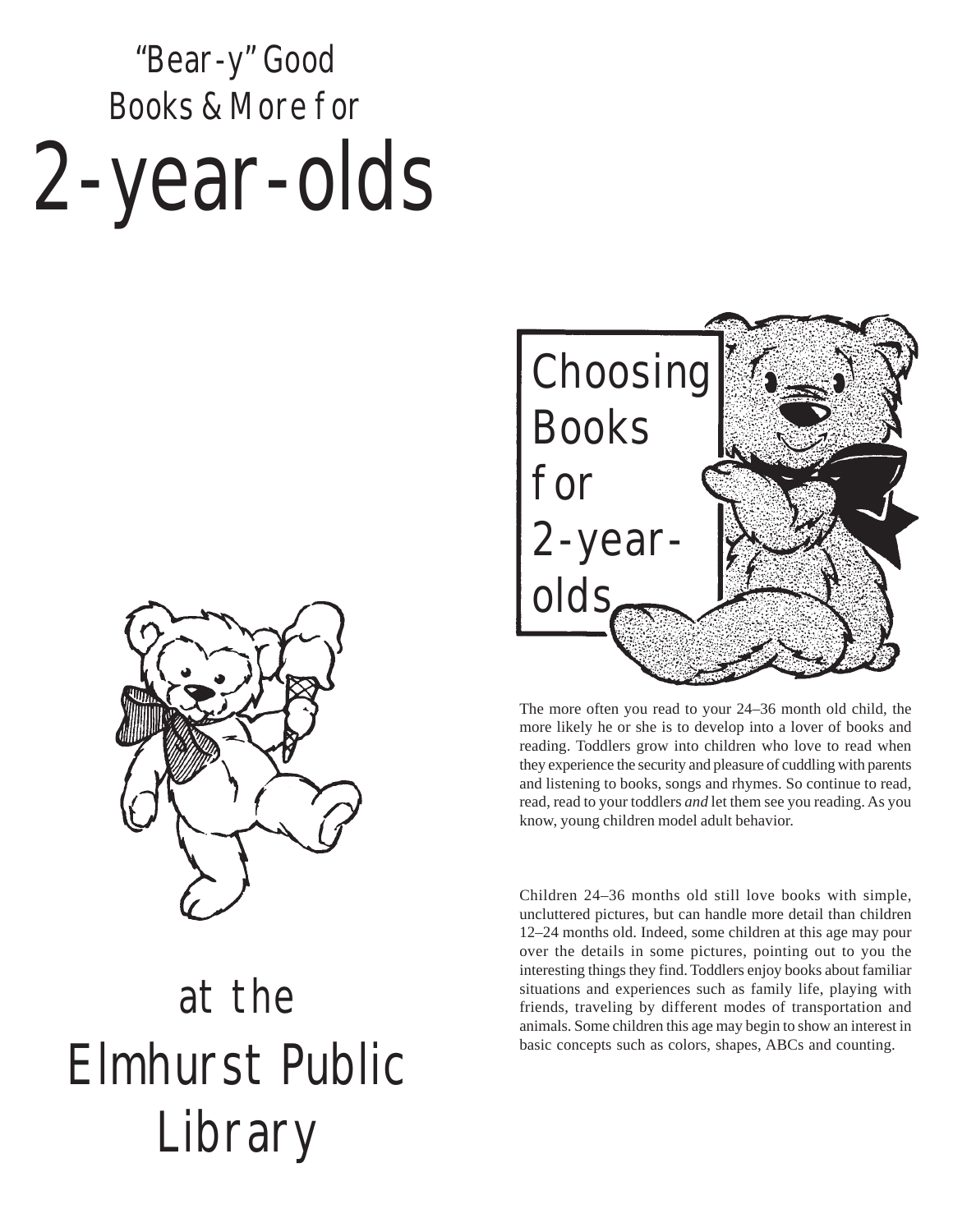## Tips for Reading to 2-year-olds

#### Continue to:

- Read and sing to your toddler on a daily basis, using an enthusiastic voice, and *make sure your child sees you reading!* Make it an enjoyable, unforced experience by choosing a time when your child seems willing and able to sit and listen. Snuggle and have fun together, laughing over the stories and the silly sounds found in many early childhood books.
- Make books readily available to your child so that he or she may pick them up and browse on his or her own.

#### Begin to further involve your child

in the reading process:

- Allow him or her to select some of the books you read. **DO** read his or her favorites over and over again. (Children feel comfortable with a book they know well and love to predict what is going to happen.) Also, be sure to introduce new titles.
- Encourage your child to talk about the pictures in the book: "What is that cow doing?" "Do you know what we call that machine?" Also, ask him or her to find certain objects in an illustration or to name certain objects.
- When a phrase or rhyme is repeated often in the story, have your child say the phrase or rhyme with you. This is a good pre-reading skill.
- Occasionally run your finger under the words as you are reading them. Children will then begin to connect the spoken words with the printed letters on the page.

#### Great Books about Reading

|  | Hearne, Betsy  Choosing Books for Children: A        |
|--|------------------------------------------------------|
|  | <b>Commonsense Guide</b>                             |
|  | (JP/T 011.62 Hea)                                    |
|  | Carlson, Ann D.  The Preschooler & the Library       |
|  | (J Ref 027.625 Car)                                  |
|  | Odean, Kathleen  Great Books for Babies and Toddlers |
|  | (JP/T 028.162 Ode)                                   |
|  | Hall, Susan  Straight Talk About Reading             |
|  | (J P/T 372.41 Ha)                                    |
|  | Trelease, Jim  The Read-Aloud Handbook               |
|  | (J P/T 372.64 Tre)                                   |
|  | Fox, Mem  Reading Magic: Why Reading Aloud to        |
|  | Our Children Will Change Their Lives                 |
|  | Forever $($ J $P/T$ 649.58 Fox)                      |
|  |                                                      |

#### Bedtime Stories

Appelt, Kathi ............ *Bubbles, Bubbles* (J E App)

Brown, Margaret Wise ..... *Little Donkey Close Your Eyes*  $(I E B<sub>ro</sub>)$ 

Burningham, John ..... *Hushabye* (J E Bur)

Ginsburg, Mirra ......... *Where Does the Sun Go at Night?*  $(JE$  Gin $)$ 

Howard, Jane R. ........ *When I'm Sleepy* (J E How)

Rothstein, Gloria ....... *Sheep Asleep* (J E Rot)

Schertle, Alice ........... *When the Moon is High* (J E Sch)

Tafuri, Nancy ............ *What the Sun Sees, What the Moon Sees* (J E Taf)

#### Nursery Rhymes

Zimmerman, H. Werner .... *Henny Penny* (J 398.24 Zim)

Lobel, Arnold ............ *The Random House Book of Mother Goose* (J 398.8 Mot)

Patz, Nancy ............... *Moses Supposes His Toeses are Roses* (J 398.8 Pat)

*Raintree Rhymers* (J 398.8 Rai)

Brown, Marc ............. *Finger Rhymes* (J 793.4 Bro) [Also *Hand Rhymes*]

Chorao, Kay .............. *The Baby's Bedtime Book* (J 808.81 Cho)

Prelutsky, Jack .......... *Read-Aloud Rhymes for the Very Young* (J 811.008 Rea)

Hopkins, Lee Bennett *Side by Side: Poems to Read Together* (J 811.008 Sid)



P/T = Parent/Teacher Shelves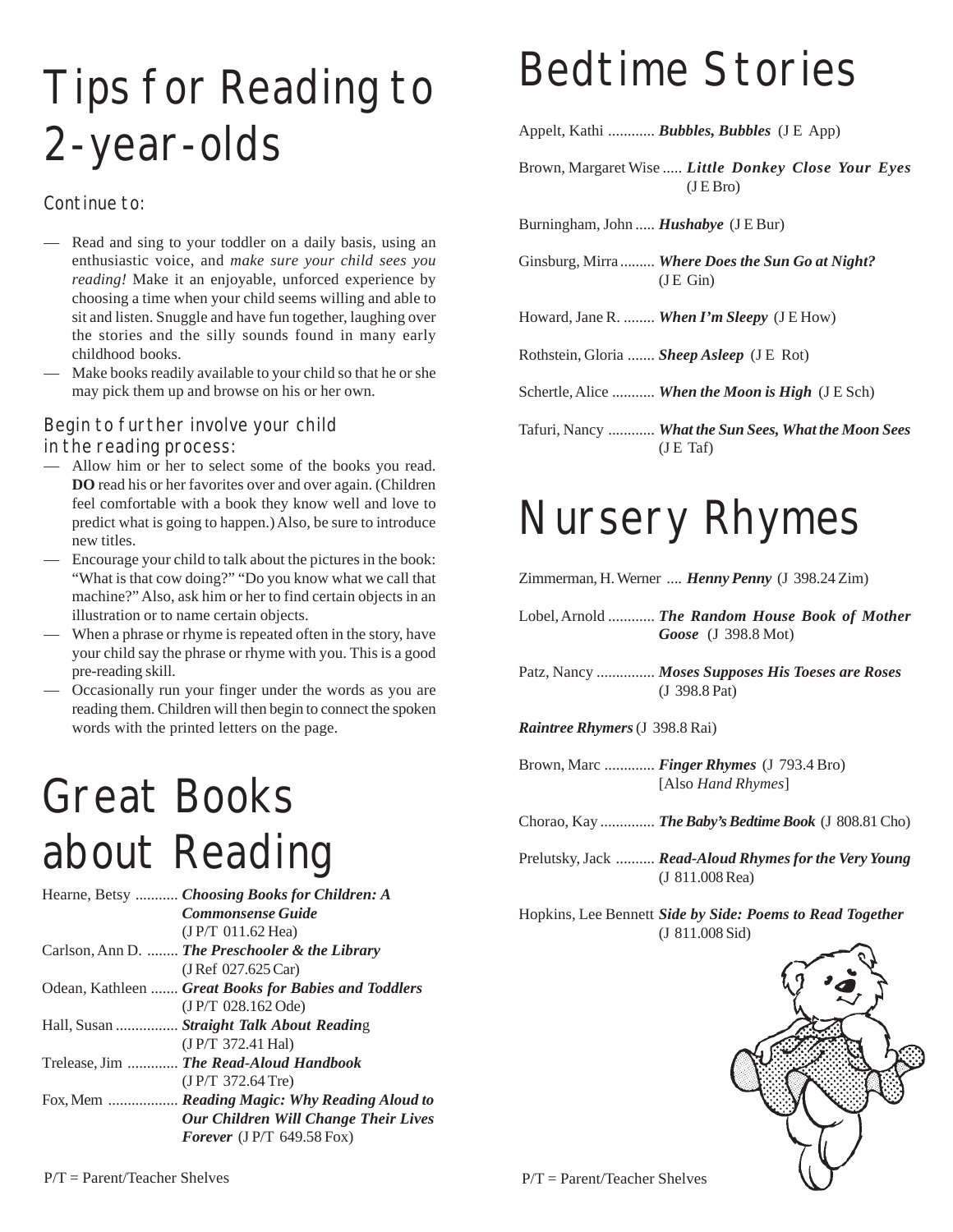#### Good Books for 2-year-olds

|                                  | Anastas, Margaret  Mommy's Best Kisses (J E Ana)                                                            | <b>Rock</b>            |
|----------------------------------|-------------------------------------------------------------------------------------------------------------|------------------------|
|                                  | Barton, Byron  I Want to be an Astronaut (J E Bar)<br>[Also many other titles by Barton]                    | Scott,                 |
|                                  | Blegvad, Lenore  First Friends (JE Ble)                                                                     | Sis, P                 |
|                                  | Burningham, John  Mr. Gumpy's Outing (J E Bur)                                                              | Stoek                  |
|                                  | Carle, Eric  The Very Hungry Caterpillar (J E Car)<br>[Also many other titles by Carle]                     | <b>Tafur</b>           |
|                                  | Carlstrom, Nancy  Jesse Bear, What Will You Wear?<br>(JE Car)                                               | Uff, C                 |
|                                  | Crews, Donald  Freight Train (J E Cre)<br>[Also Ten Black Dots]                                             | <b>Viors</b><br>Willia |
|                                  | Dodd, Emma  Dog's Colorful Day (J E Dod)                                                                    |                        |
|                                  | Ehlert, Lois  Color Farm (JE Ehl)<br>[Also many other titles by Ehlert]                                     | Wood                   |
|                                  | Ginsburg, Mirra  The Chick and the Duckling (J E Gin)                                                       |                        |
|                                  | Hill, Eric  Where's Spot? (J E Hil)                                                                         |                        |
|                                  | Hoban, Tana  Is it Red? Is it Yellow? Is it Blue?<br>$($ J $E$ Hob $)$<br>[Also many other titles by Hoban] |                        |
|                                  | Hubbell, Patricia  Trucks: Whizz! Zoom! Rumble!<br>$($ J E Hub $)$                                          |                        |
|                                  | Hutchins, Pat  The Doorbell Rang (J E Hut)<br>[Also Good Night Owl]                                         |                        |
|                                  | Krauss, Ruth  Big and Little (J E Kra)<br>[Also The Carrot Seed]                                            |                        |
|                                  | Lawrence, John  This Little Chick (J E Law)                                                                 |                        |
| Lionni, Leo  Frederick (J E Lio) |                                                                                                             |                        |
|                                  | McMillan, Bruce  Growing Colors (J E McM)<br>[Also Fire Engine Shapes]                                      | Ahlbe<br>Allen         |
|                                  | Paterson, Bettina  My First Wild Animals (J E Pat)                                                          | <b>Brow</b>            |
|                                  | Potter, Beatrix  The Tale of Peter Rabbit (J E Pot)                                                         | Marti                  |

| Rockwell, Anne  Things to Play With (J E Roc) |
|-----------------------------------------------|
| [Also many other titles by Rockwell]          |

Ann Herbert .... *Hi!* (JE Sco)

eter ................... *Fire Truck* (J E Sis)

- Stoeke, Janet ............. *A Hat for Minerva Louise* (J E Sto)
- i, Nancy ............ *The Barn Party* (J E Taf) [Also many other titles by Tafuri]

Zaroline ............... *Lulu's Birthday* (J E Uff)

t, Judith ............. *The Good-Bye Book* (J E Vio)

ams, Vera ............ *"More, More, More," Said the Baby* (J E Wil)

1, Audrey .......... *The Napping House* (J E Woo)



Ahlberg, Janet & Allen .... *Each Peach Pear Plum* (J E Ahl)

Pamela ............ *Who Sank the Boat?* (J E All)

Brown, Margaret Wise ..... *Big Red Barn* (J E Bro)

n, Bill ................ *Brown Bear, Brown Bear, What Do You See?* (J E Bro) (Also board book) [Also *Polar Bear, Polar Bear, What Do You Hear?* and *Here Are My Hands*]